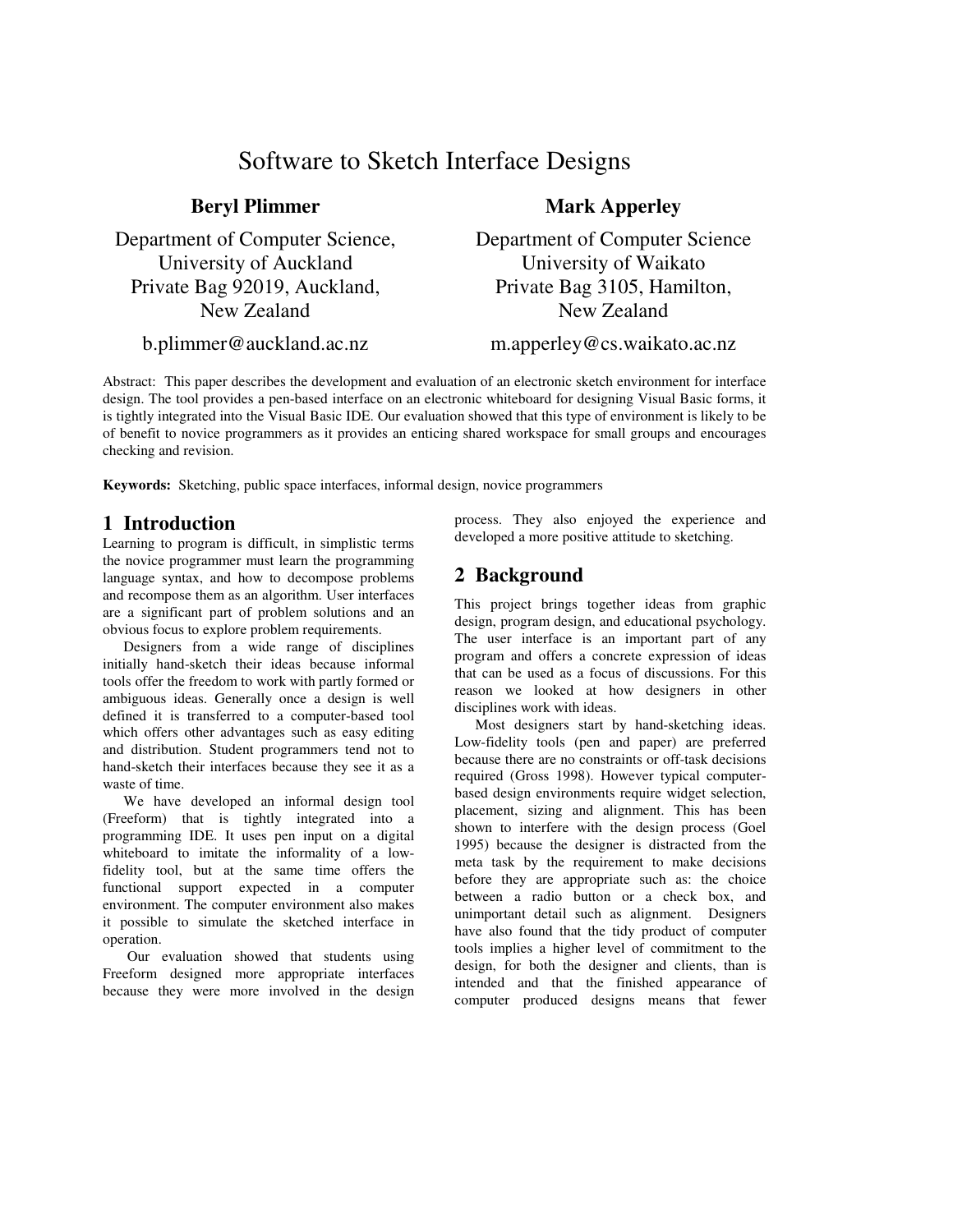changes are entertained (Wong 1992). Sketching allows designers to work quickly with ideas and while doing so order and structure the problem and solution space (Tversky 1999). Working with a sketch also prompts thought about the underlying functional requirements.

There are striking similarities between the way expert programmers describe program creation and how designers work. Lammer (1996), interviewed a number of well known programmers; they consistently describe programming as an art, skill and science, for example Charles Simonyi said "The first step in programming is imagining" (Lammers p. 15) . Lammer's book also includes a number of sketches that are the original designs for software the interviewees had written; from this we can conclude that some expert programmers express their designs as sketches.

Clearly the first task when writing a program is to understand the problem. Novice programmers often have difficulty with this fundamental step, even for simple tasks. Creating a program requires the deconstruction of a problem into its composite parts and reconstruction of it as an algorithm; this abstraction from reality is difficult. One way to get a better understanding of a problem is to work with scenarios. Scenarios provide concrete examples of an abstract problem. Carroll (2000), has written extensively on this technique for defining complex problems, and Rettig (1994) describes scenario based techniques he has used successfully with students to improve their understanding.

Learning to program is a learning task in much the same way as any other learning. Learning with peers in small groups is often more productive than being 'taught'. In fact Vygostsky (1978), contends that most learning is from peers rather than teachers. Also learning is most effective if there is quick evaluation and reinforcement. This is referred to as the experiential learning cycle which has been describe by a variety of authors (e.g. Kolb 1984) and can be summarised as "Do, Review, Revise and Reflect". These general ideas are at the heart of constructivist theories of learning that contend that each of us must construct our own knowledge and that theory together with practice are the most powerful learning experiences.

A number of others have created software to support hand sketching of designs. Landay and others (Lin, Newman et al. 2000; Landay and Myers 2001) created Silk for interface form design and Denim for web page design. Silk is a standalone form design tool that recognises a range of widgets and includes a storyboard and run mode. In run mode some of the widgets have functional behaviours, for example scroll bars can be moved up and down. Denim is a web page design tool; it includes five levels of zooming to aid with the design of page hierarchies and navigation. Both of these tools support conversion into other formats. Knight is a UML diagramming tool developed by Damm, Hansen et al. (2000) that is integrated with the WithClass CASE tool, it includes an interesting mix of formal, semiformal and informal representation in the one diagram. CASE diagrams can become very large so this tool includes a radar window to aid navigation around the design space. Bailey, Konstan et al (2003) have created a sketch tool for multimedia applications' design. This tool supports the inclusion of other media such as pictures or sound bites. They have also put more emphasis on supporting functionality in run mode with navigation and the ability to play the media.

## **3 Software Development**

The goal is to provide an environment that retains the informality of the low-fidelity approach while providing the support expected of computer environments, and for the sketching software to be an integrated part of the programming IDE.

A digital whiteboard provides a space where a small group can work together sharing the image and interaction, and is likely to be able to provide the editing functionality and document management that is expected for computer applications such as cut, copy, paste, resize, and save.

Ideally student programmers should be able to move freely along the design continuum from informal, high-level design, to detailed formal design. The informal environment should be penbased and put little constraint on what can be drawn.

One of the main complaints students have about pre-sketching their interfaces is that it is 'a waste of time'. By integrating the sketching environment into the IDE and the software intelligently interpreting the sketch so that it can be converted into the IDE form designer it is likely that students will see it as a valuable way to work with no time overhead.

Using scenarios as concrete examples of problems helps students to clarify the problem constraints. We suggest that a computer based sketch environment should allow the user to easily check a sketch with scenarios.

Taking these points into consideration, we have developed an integrated sketch interface (Freeform) for Visual Basic<sup>TM</sup> (VB). Sections 3.1 and 3.2 describe the development of our prototype system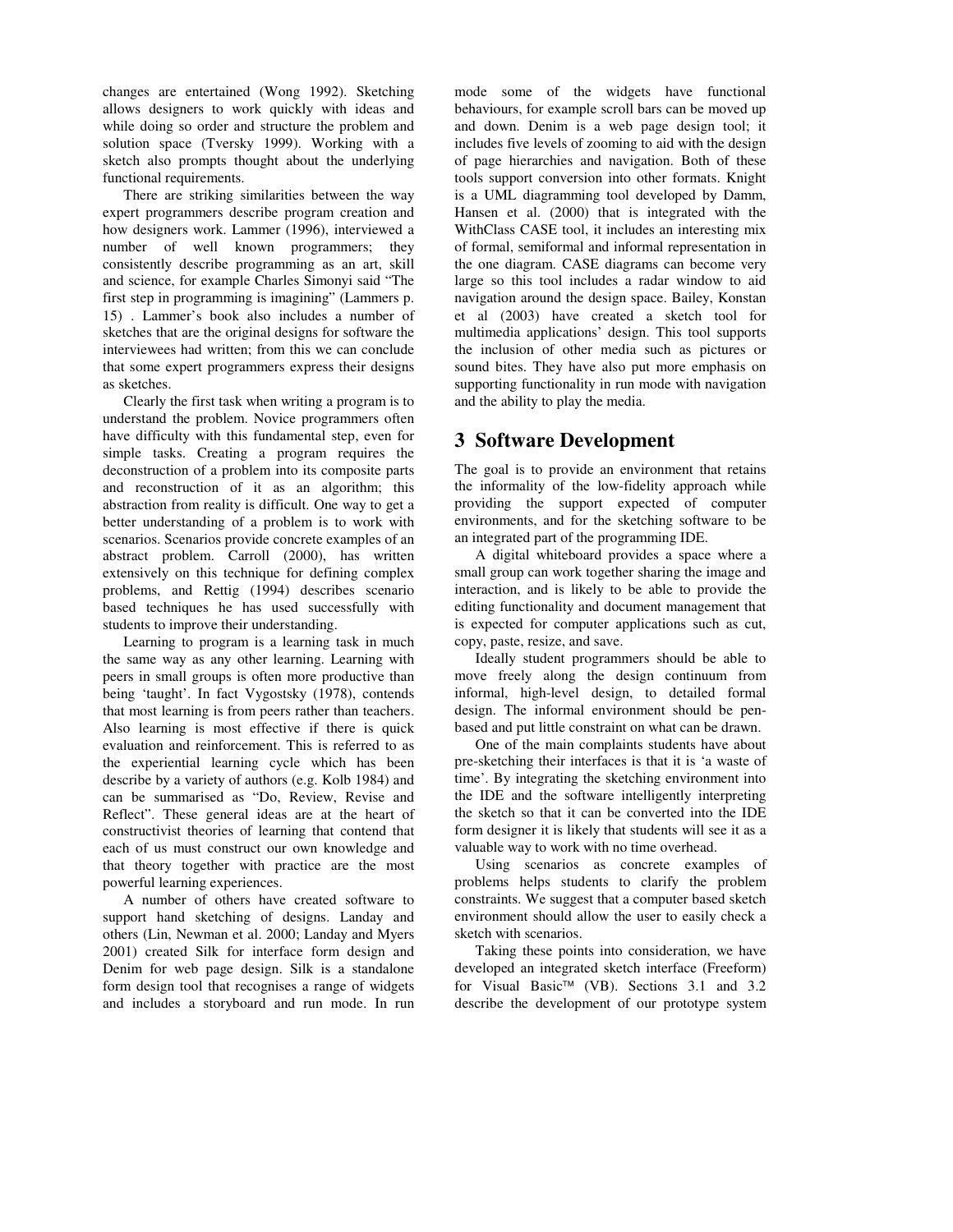through two major iterations and the usability study carried out between the iterations. In section 4 we describe a comparative study we conducted of students designing user interfaces using Freeform or a normal whiteboard.

#### **3.1 First Prototype**

With the first prototype of Freeform we were mostly concerned with the technical feasibility of the project and in providing a platform to undertake a preliminary usability study. In this section we describe the physical interface, the software and summarise the findings of the usability study of this prototype.

To support this work we have constructed a lowcost large interactive display screen (LIDS) (Apperley, Dahlberg et al. 2001). It is comprised of a standard data projector, rear projected onto a screen approximately 900mm wide by 1200mm high with a Mimio whiteboard digitiser attached to the screen to provide the interaction.

The Mimio pens are used in mouse emulation mode where the pen nib provides left mouse down, mouse move and mouse up events to the program. Although a right-mouse button and double clicks are supported by the Mimio interface, they are cumbersome to use. We built the program so that all interaction is via left-mouse pen actions.

In this environment there is no passive pen tracking as there is with a mouse. It required some experimentation to structure simple interaction, particularly for editing. Early testing indicated that a conservative multi-step approach was easier to learn and use. While the general setup works well, some users commented that the pen was too large and there was too much play in the nib switch which made it difficult to write with.

The software has three major components; a sketch space, recognition engine, and a VB form creator. The sketch space is a deliberately minimalist environment where the users can draw, write and edit. In drawing mode the user can sketch freely but should ultimately end up with glyphs that roughly depict the VB controls that they wish to represent (Figure 1). In handwriting mode the user pens text that is interpreted as a label or caption.

| ərm 1 |                                                                                                                                                                                                       | $-1012$ |
|-------|-------------------------------------------------------------------------------------------------------------------------------------------------------------------------------------------------------|---------|
|       | $_{\text{Oex}}$ +<br>Map                                                                                                                                                                              |         |
|       | WSC-Members<br>$\frac{1}{1}$ the $\frac{1}{1}$<br>Membership<br>Name: [<br>$\triangledown$<br>Address.<br>$ a \rightcirc$<br>Phone: I<br>$email·t^-$<br>Facilities<br>DOB: 1<br>Genaer: mo<br>ethoty: |         |
|       |                                                                                                                                                                                                       |         |

**Figure 1** Sample student sketch using first prototype

The recognition algorithm we implemented (see below) requires shapes to be drawn in a single stroke; we found that users had no difficulty with this. We separated drawing from writing to help with recognition; this did cause some initial confusion for users and ultimately we would like to eliminate this modality.

Others have used gestures for editing functions, such as undo, copy or delete; we implemented only a delete gesture. We had overloaded the gesture (Figure 2a) using it for delete and as a text holder; this caused confusion for both the users and the software. For the second prototype we used a different gesture for delete (Figure 2b).



**Figure 2** Text and Delete Gestures

In edit mode the user can move, cut, copy, paste or resize sketch components. In this mode each sketch element (individual strokes for drawing ink or words for writing ink) is surrounded by a bounding box. Users can select a single element by clicking inside its bounding box (Figure 3a) or a group of elements by lassoing them (Figure 3b).



**Figure 3** Single and multiple element selections

The bounding box of a selection is highlighted and has perimeter handles and a central handle. The centre handle moves the selection, while perimeter handles resize. Although these functions work well, one of the most requested enhancements was an undo feature. We also decided that being able to convert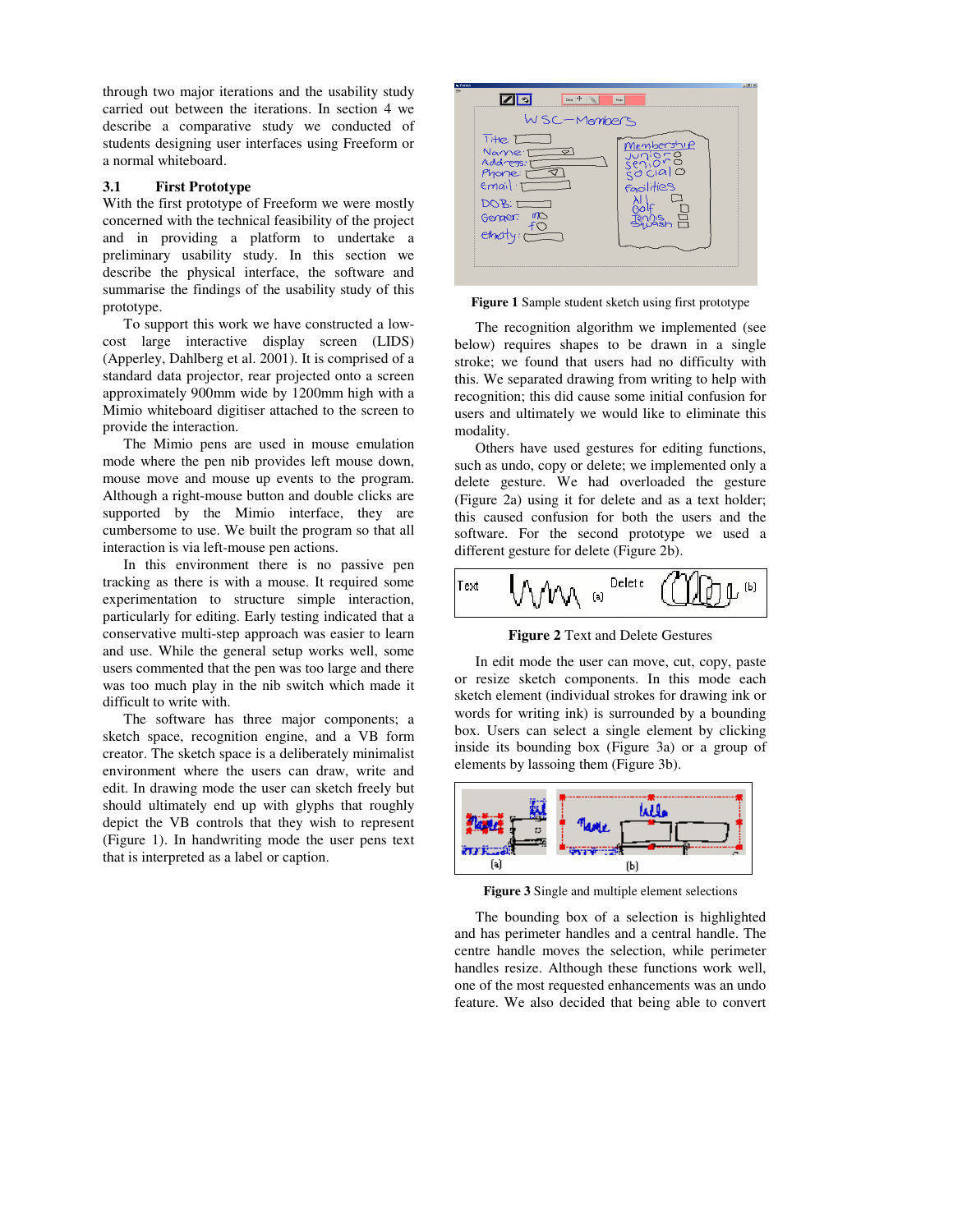ink from drawing to writing or visa versa would be useful until we can integrate the two inking modes. Our goal is to provide an intuitive design environment where all the interaction is via the pen and LIDS; the first usability study indicated that we were well on the way to doing this.

Pen strokes are recognised immediately after completion. Most sketch systems provide immediate feedback by, tidying the sketch, changing the colour or displaying the name of the recognised glyph. Except for the delete gesture, which invokes an immediate response, we chose to delay disclosure until the user decides the sketch is complete so as to not interrupt the design process. Some users need to experiment to feel confident that recognition is going to happen, but having done this they are comfortable with leaving the recognition until later.

The recognition engine has two parts; gesture recognition to classify the stroke, and a rule base to combine strokes and map them to VB controls. Rubine's (1991) algorithm is used for the stroke recognition. A library of classes of shapes for drawing and writing are maintained by the software for matching against; these are fully exposed to the user who can add, change or delete shapes and classes of shapes. Students were happy with the performance of the shape recognition; over the usability study we achieved a 90% success rate. We found the recognition rate for letters was very poor so writing is left unrecognised. Achieving satisfactory word recognition became a goal for the second prototype.

When the design is finished and the user wishes to create a VB form the rule base is used to establish the relationships between ink strokes. There are three categories of relationship; combined strokes, containers and single stroke gestures (Figure 4). Two strokes can be combined to create one VB control; for example a long rectangle with a triangle inside will be mapped to a drop-down list. Container controls such as frames are particularly important as VB uses containers to create mutually exclusive sets of option buttons.

A user interface is provided to the rule base which allows the specification of any intrinsic VB control (Figure 5)**.** In the left section of the form the user specifies the control type and whether this is to be a single stroke, joined or container control; multiple specifications of a control are possible. In the middle section the user specifies the primary shape for the control, the relationship with subsidiary shapes (such as beside, below) and whether they are required or optional. The right section specifies how the VB control properties will be generated. For

example the top position of the control can be set as the top position of the primary or secondary shape or the topmost point of either shape.



**Figure 4** Sketch glyphs to VB controls

We did not usability test this part of the system and have not endeavoured to include checking for ambiguous definitions or other user errors.

| Elle Options<br>Composit<br>Controls:                          | GestureTypes                                                        | <b>Properties</b>                                              |                                     |
|----------------------------------------------------------------|---------------------------------------------------------------------|----------------------------------------------------------------|-------------------------------------|
| checkbox<br>▾<br>New.<br>16<br>ID                              | GestureTypes<br>$\overline{\phantom{a}}$<br>checkbox<br>Add Primary | ۰<br>AddProperty.                                              | $\overline{\phantom{a}}$<br>Primary |
| <b>Prefix</b><br><b>chk</b>                                    | Relationship<br>Beside<br>회<br>г<br>Required                        | Top<br>Name                                                    | Top<br>$\blacksquare$               |
| $C$ Single 2<br>$G$ Join $0$<br>C Container 1<br>C Associate 3 | text<br>Add Secondary<br>word                                       | Caption<br>Left<br>Top<br>Width<br>Height<br>Alignment<br>Font | Top<br>$\blacktriangledown$         |
| Controls                                                       | Gestures                                                            | Properties                                                     | Close                               |

**Figure 5** Sketch to control mappings

Before the form is created the user has the ability to alter the recognition engine's decisions by choosing the type of control from a list. Once checking is completed a VB form is generated (Figure 6). While the VB form accurately represents what the user has drawn it looks untidy. A set of controls that look the same on the sketch result in a set of different looking controls on the VB form. This is contrary to our expectations in a formal environment. Standardising the sizes and aligning controls on the VB form became another goal of the second prototype

The overall comments from the students were positive, but they also provided a number of issues to be addressed

- $Hardware a better pen (outside the scope)$ of this project)
- Drawing/writing changing modes is distracting. Either eliminate modes or make it possible to change the ink mode
- Editing provide undo
- Recognition recognise writing
- Transformation tidy the VB form by standardising sizes and aligning controls.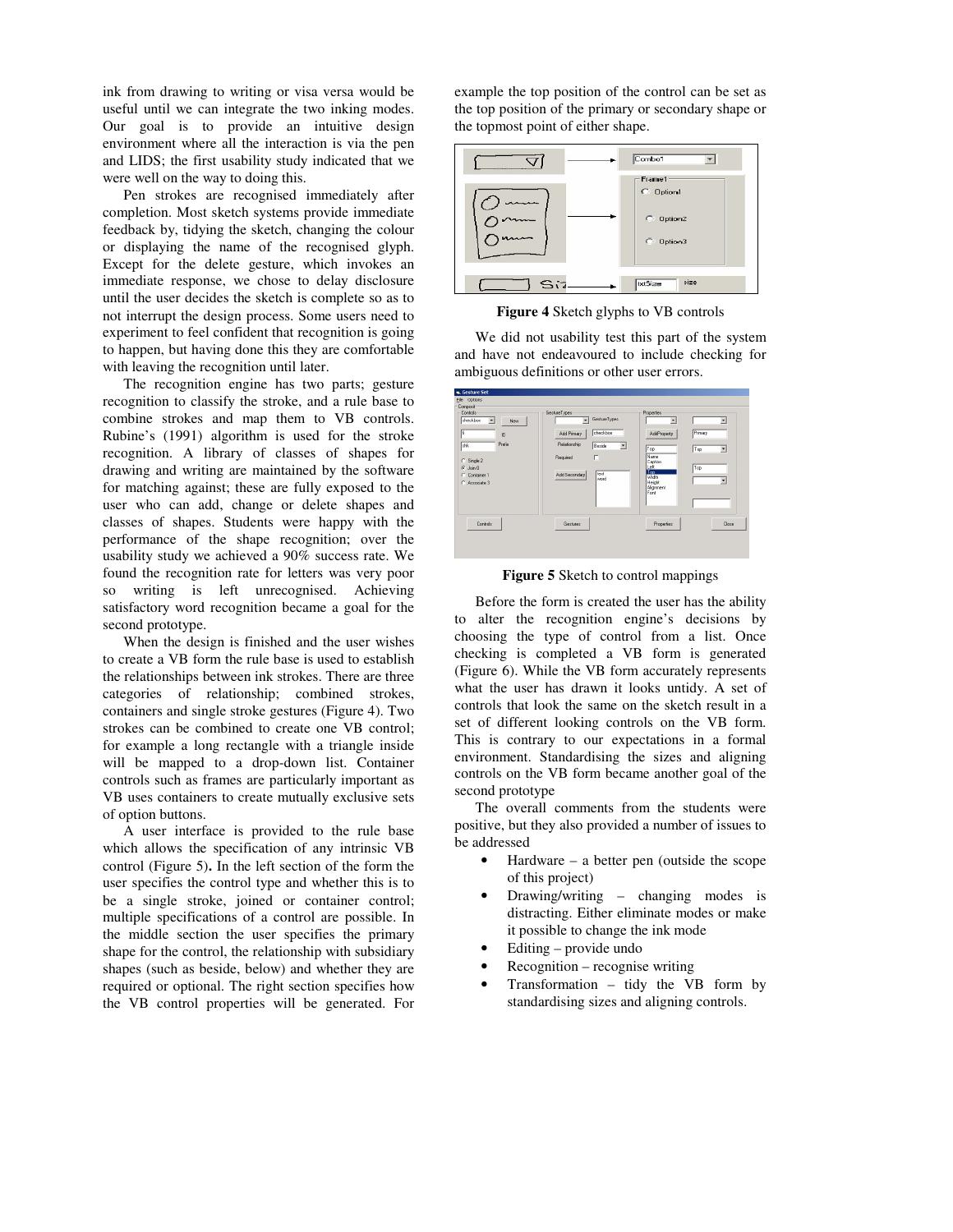

**Figure 6** VB Form created from Figure 1 sketch

#### **3.2 Second Prototype**

The second prototype expanded the system to provide for multiple sketches and a storyboard view. A run mode was also added to allow users to interactively check their sketches. In addition we addressed most of the issues that were identified in the usability study described above. We acknowledge that the Mimio pens are not perfect for this type of interface; improvements at this level are being addressed elsewhere. This section describes the changes to the software and the repeat usability study.



**Figure 7** Sample from second prototype

The sketch space (Figure 7) is based on the first prototype but includes added functionality for editing. An unlimited undo function was added; each sketch has its own undo stack. We also added a clipboard so that sketch elements can be copied and pasted on to the same or a different sketch. We were unable to integrate writing and drawing modes (see below) so have provided the ability to select ink and change it from writing to drawing or visa versa. A grid was added to aid form transformation (see below); this can be displayed in drawing mode. The undo and the ability to change the mode of ink were well received by users and some commented that the grid made it easier to draw and write.

The storyboard view (Figure 8) is similar to that provided by Silk (Landay and Myers 2001); it provides an overview of all sketches and allows the user to add navigation links between sketches that can be used in run mode. Because the storyboard has quite limited features (adding, moving or deleting links and moving or deleting sketches) we were able to provide a modeless interface. On a pen down action the software determines whether the pen is positioned on a navigation link endpoint and if it is assumes a link move. Either end of a link can be dragged to a new position, or the trashcan to delete the link. A drag from any other point in a sketch will either create a new link if the terminating point is in another sketch or move the sketch if the termination point is in an empty slot. A sketch can also be trashed by dragging it to the trashcan. This interface proved to be very easy and intuitive to use.



**Figure 8** Storyboard View

The run mode (Figure 9) facilitates active checking of designs; in this mode it is as if a transparent overlay is placed over the sketch with hotspots at the source points of navigation links. The underlying sketch is inert. The user can draw or write on the overlay and navigate between forms by clicking the hotspots. The run mode ink can be cleared, but not edited. It stays on the sketches while the user is in run mode, but is erased when the user returns to the sketch space. While this did not cause any comment during the usability study in the larger evaluation that followed it was clear that it would have been better not to remove the ink, but simply to hide it when the user returned to sketch mode.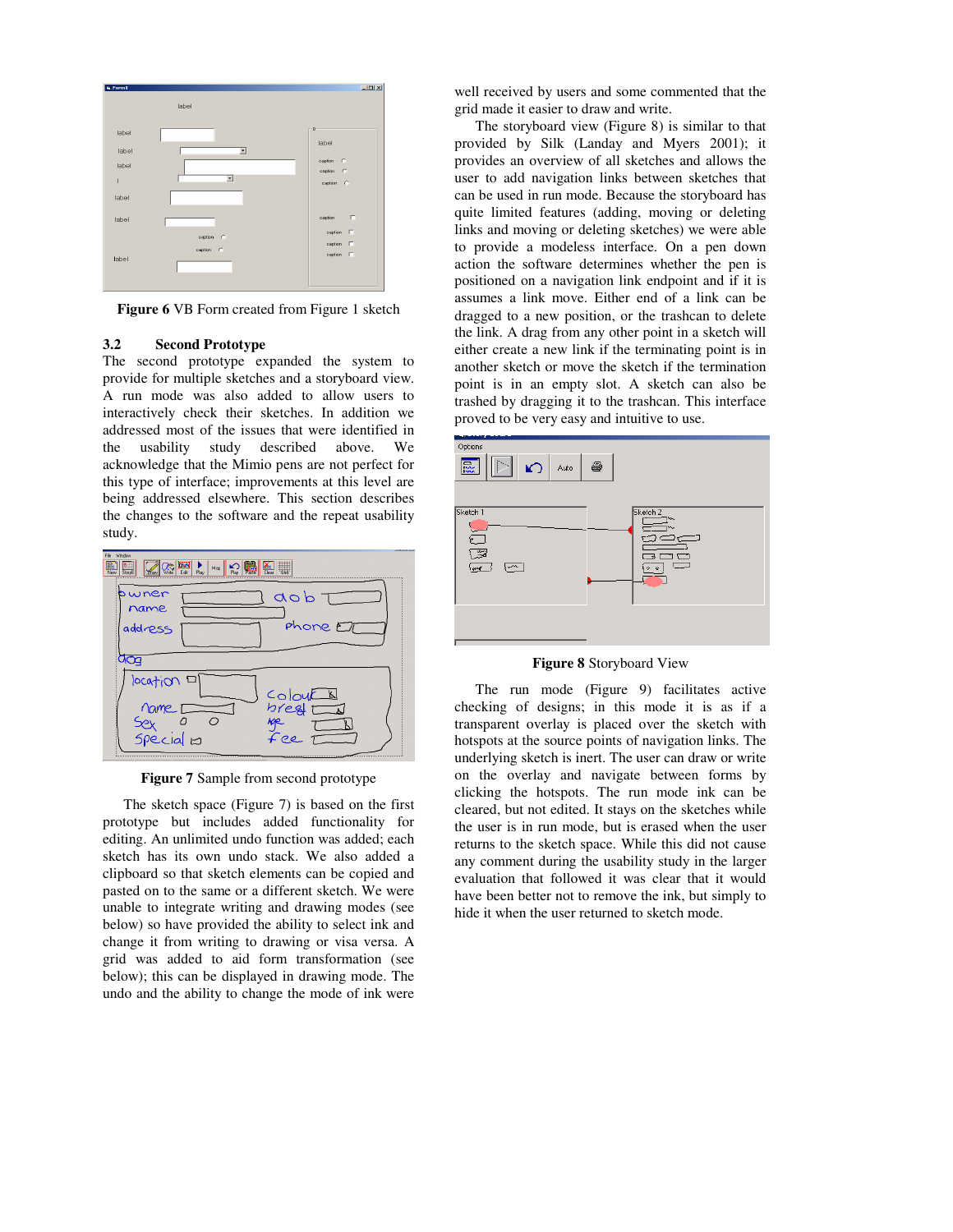

**Figure 9** Sketch in Run Mode

We achieved limited word recognition by matching words against a vocabulary, adding two extra features to Rubine's Algorithm (1991), and limiting input to lower case letters. We compiled a vocabulary by extracting captions from hundreds of sample VB programs. We observed that the algorithm often confused letters like 'b' and 'd' or 'm' and 'w' so we added features which gave the x and y point-of-balance of the ink stroke. The algorithm produces a list of probable letters for a given stroke in decreasing order of probability. We then match the input word against the vocabulary. The word from the vocabulary with the lowest mean letter position from the probable letter lists for each stroke is the successful match. If the best match has a mean letter position greater than three then no match is found. The recognition rate for words is not high; we can achieve about 70% recognition of words that are in the dictionary, using our own training set and being careful to form letters correctly. Students during the studies achieved much lower recognition rates. However it is easy to correct words by selecting from the vocabulary and while we would like to achieve a better result, users were prepared to work with this.

We also improved the tidiness of the VB form (Figure 10) by aligning controls to a grid and adding to the rule base to standardise the sizes of controls. The grid size can be changed by the user; we found 400 to 600 twips (30 - 40 pixels) worked best. The software aligns the top left corner of each ink stroke's bounding box to the closest grid intersection point. The rule base allowed for any control property to have a fixed value or a unit value. For example radio buttons can be set at a fixed height of x pixels and edit boxes can be set to have a height that is a multiple of y pixels. When calculating control sizes we rounded all values down as experience indicated that most sketch elements were larger than those required on a form. The forms from this prototype were much more satisfactory and users were generally pleased with the results.



**Figure 10** VB form from Figure 6 & 8 sketch

## **4 Evaluation Study**

We used the second prototype to evaluate the use of such an electronic sketch tool as a design environment for student programmers. We conducted a study where eight small groups of students (2 or 3) completed two interface design tasks. All of the students were from a first-year VB programming course.

For one task they used the Freeform environment described above and for the other they sketched a design on an ordinary whiteboard and then created a VB form from their design in the normal manner. The problems were designed to be of a similar type and difficultly, one was a simplified book catalogue form, the other a dog registration form.

We evaluated the study through; participant questionnaires, review of the design products by an independent expert, observation, and review of the learning process by an educational psychologist.

We questioned the students about their experience before the study and after each task was completed. Before the study they answered three questions about: their level of experience of using whiteboards for design task, their belief on the usefulness of sketching designs, and their current practice of sketching designs. While most thought that sketching designs was a good idea, there was no correlation between this and their current practice, with few hand sketching a design before they created the interface in VB.

After each task was completed the students answered ten questions on their enjoyment, problem understanding and the ease of use of the environment. Statistical analysis of the co-variance between the mean group responses for the two tasks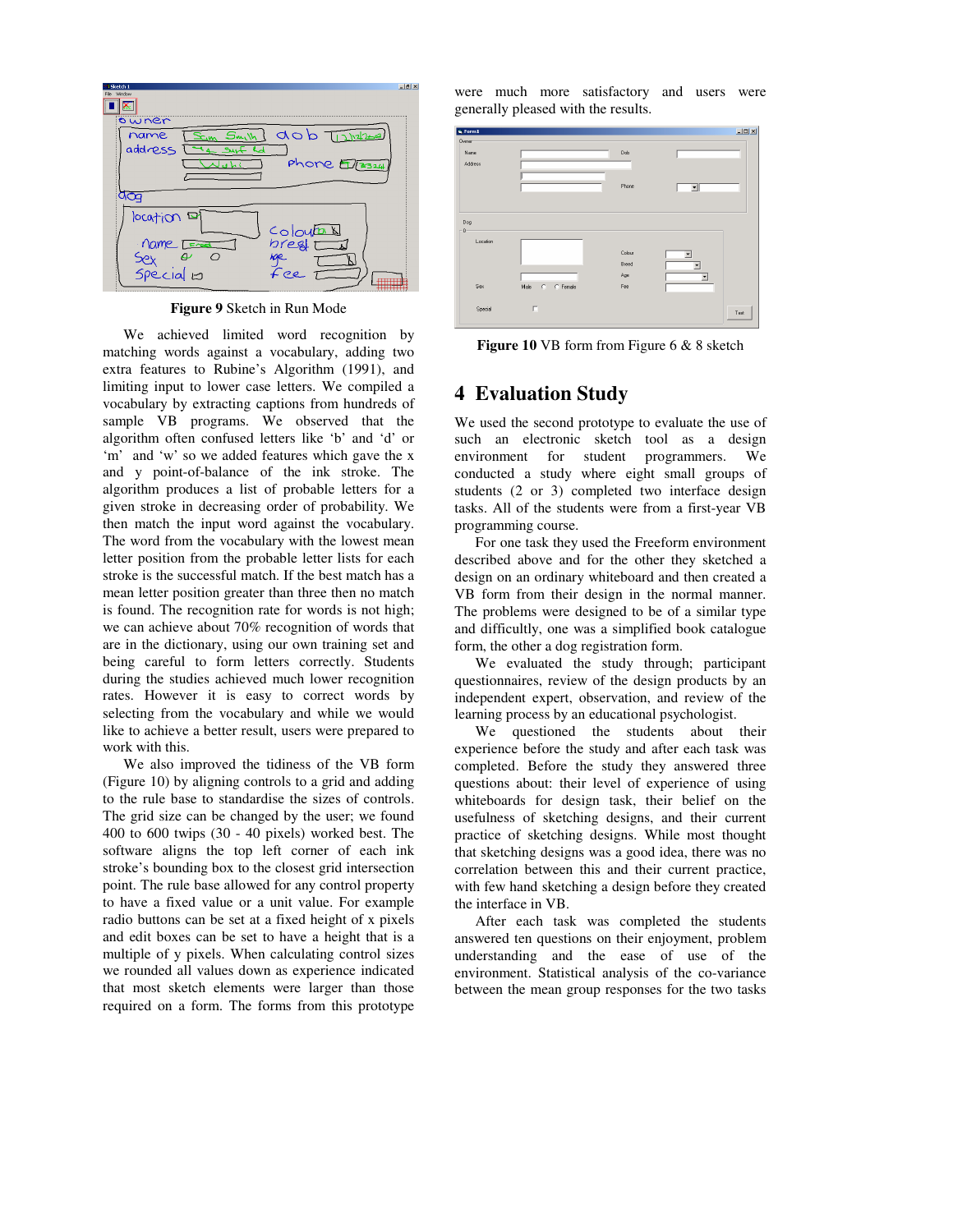indicated at a significant level of greater than 95% that:

- they enjoyed the Freeform task more
- it increased their motivation to learn programming
- they would like to use Freeform as a program planning tool in the future.

A further two were more positive for Freeform at a greater than 90% level:

- they felt prepared to complete the program
- they found checking the scenarios was easy

Of the remaining four questions two were most influenced by the order of the task, with the second task being easier, and the other two questions were higher for Freeform but not at a statistically significant level. Seventeen of the twenty participants stated that given a choice of a standard whiteboard, Freeform, or nothing, Freeform would be their preferred design environment. Finally a comparison between their view of the value of sketching before the study and after each task showed that Freeform gave a significant boost to their rating of the importance of sketching designs.

We observed that students made many more changes to their sketches in the Freeform environment. Most of these changes were made after they had checked their designs in run mode. The changes resulted in the designs created with Freeform being more appropriate solutions for the problem (our independent expert scored most groups' Freeform design higher). A typical example of a change that was made after checking in run mode was the space for address data required by one of the problems; most groups initially drew a singleline edit box. Three out of the four groups who did this problem using Freeform finished with space for multiple address lines. Only one of the four groups who did this problem on the standard whiteboard finished with space for multiple address lines.

We asked an educational psychologist, to review the video tapes; he thought there were a number of possible reasons for the increased changes and therefore better designs created in Freeform. He suggested that there is a lower cost and lower risk in the electronic environment. Changes are lower cost because of the ability to move and resize existing elements and lower risk because of the undo facility. He also suggested that the run mode encouraged active participation in the checking process where the normal whiteboard checking was more passive. Along with this the immediacy of the sketch and check with the electronic environment provided quick feedback and completion of the learning cycle which is likely to encourage more activity.

Another typical change that was made more frequently in the electronic environment was changing an edit box to a drop down list. Students told us that the electronic environment made them think more about the functionality of the program than the whiteboard environment and this is why they made more of these types of changes.

### **5 Discussion and Conclusions**

This project has brought together ideas from HCI, design, usability engineering and educational psychology to develop a new computer supported environment for informal interface design.

Research from other disciplines suggests that hand drawing initial designs is preferable to formal computer design tools that require selection and placement of widgets because informal diagrams allow the designer to leave parts of the design ambiguous and the unfinished look of a sketch encourages change. From this comes our commitment to a simple sketch space where the user is not distracted by notification of the recognition engine interpretation of ink.

Our software is intended for small group use on a public-space (whiteboard). We have noticed some differences in our approach to inking and recognition in comparison with private-space pen interfaces such as PDAs. We have put an emphasis on maintaining the image and in-place inking that is not required in a private space. This precluded us from using such techniques as the letter-by-letter type recognition that is common on PDAs. Better handwriting recognition is an outstanding challenge.

From usability engineering and scenario based design we have adopted the ideas of being able to check designs while they are still in sketch form. The run mode we added to the second prototype was very effective at engaging the students in the checking process and resulted in better designs.

We choose to evaluate our environment against a static sketch environment and have found some significant advantages in the computer supported environment, particularly for checking sketches. How our environment would compare with checking sketches in a normal IDE form designer is something that should be investigated.

From an educational perspective we have provided a shared work space where small groups of students can work cooperatively on a problem. They enjoyed working with a novel tool and the ease of checking and changing the sketch along with the